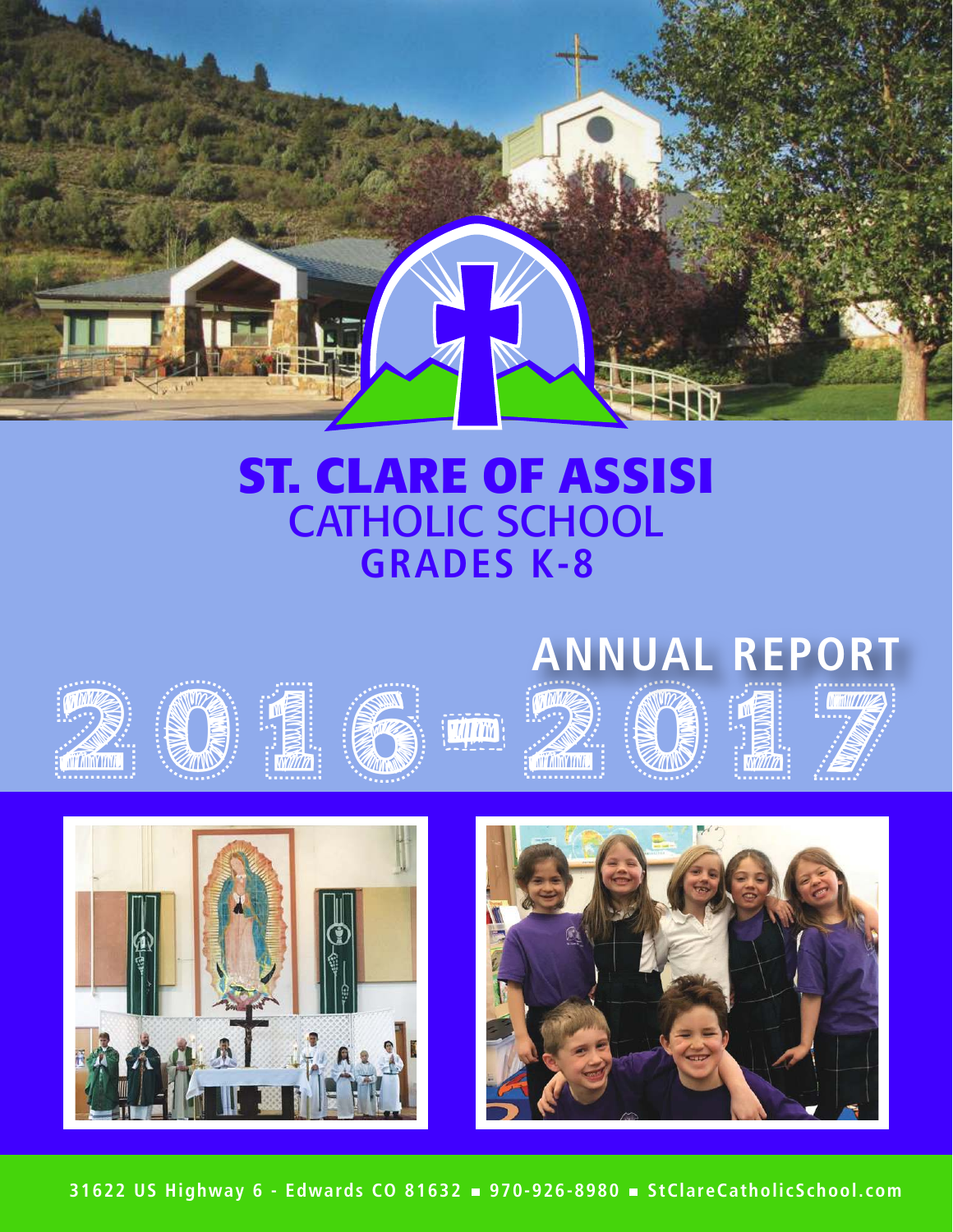## **ABOUT ST. CLARE OF ASSISI CATHOLIC SCHOOL**

## FAST FACTS

- Our school opened in 2000, following the plans outlined by Archbishop Stafford before he was called to Rome to sérve as a Cardinal
- On average, our students performed in the grade level one above their current grade on the national Iowa Test of Basic Skills
- Over half of our teachers hold a masters degree and together our 16 faculty members have over 275 years of teaching experience
- We follow the curriculum of the Archdiocese of Denver and are accredited through the North Central Association



#### MISSION STATEMENT

At Saint Clare of Assisi Catholic School, we live, spread, and celebrate the gospel values of respect, responsibility, and reverence in a Catholic environment. We embrace a challenging, safe, and nurturing environment that enriches the heart, mind, and soul for life.

#### PHILOSOPHY STATEMENT

Our Catholic faith is the cornerstone of St. Clare School. We believe that each person is created in the image and likeness of God for a special purpose. This realization is what builds true self-esteem and gives meaning to our lives.

Jesus is at the heart of our school and its curriculum. He teaches that we treat others as we wish to be treated, and that we are responsible for one another. His message is the reason for everything we do. At St. Clare, we focus on the development of the whole child: intellectual, spiritual, social, moral and physical. Following the curriculum of the Archdiocese of Denver, students learn Catholic values and basic skills necessary for life. …

(The complete Philosophy Statement can be found in the Family Handbook.)

## **WELCOME MESSAGE FROM THE PRINCIPAL**

Dear Family and Friends of St. Clare of Assisi Catholic School,

At St. Clare, we foster the development of the whole person: intellectually, spiritually, morally, socially, and physically.

Throughout the pages of this Annual Report, you will encounter some of the highlights of our 2016-2017 academic year in fostering the development of our students in each of these areas.

In addition, you will read about the involvement of our parents in our school community, an overview of a financial report, where our alumni have gone after St. Clare, and our alumni's reflections on their time at our school.

We are proud of the way our school lives its mission. We look forward to continuing to work together to fulfill our mission as part of the Catholic Church in the Archdiocese of Denver.

Sincerely in Christ, Sr. Mary Elisha Glady, RSM



#### **StClareCatholicSchool.com 2**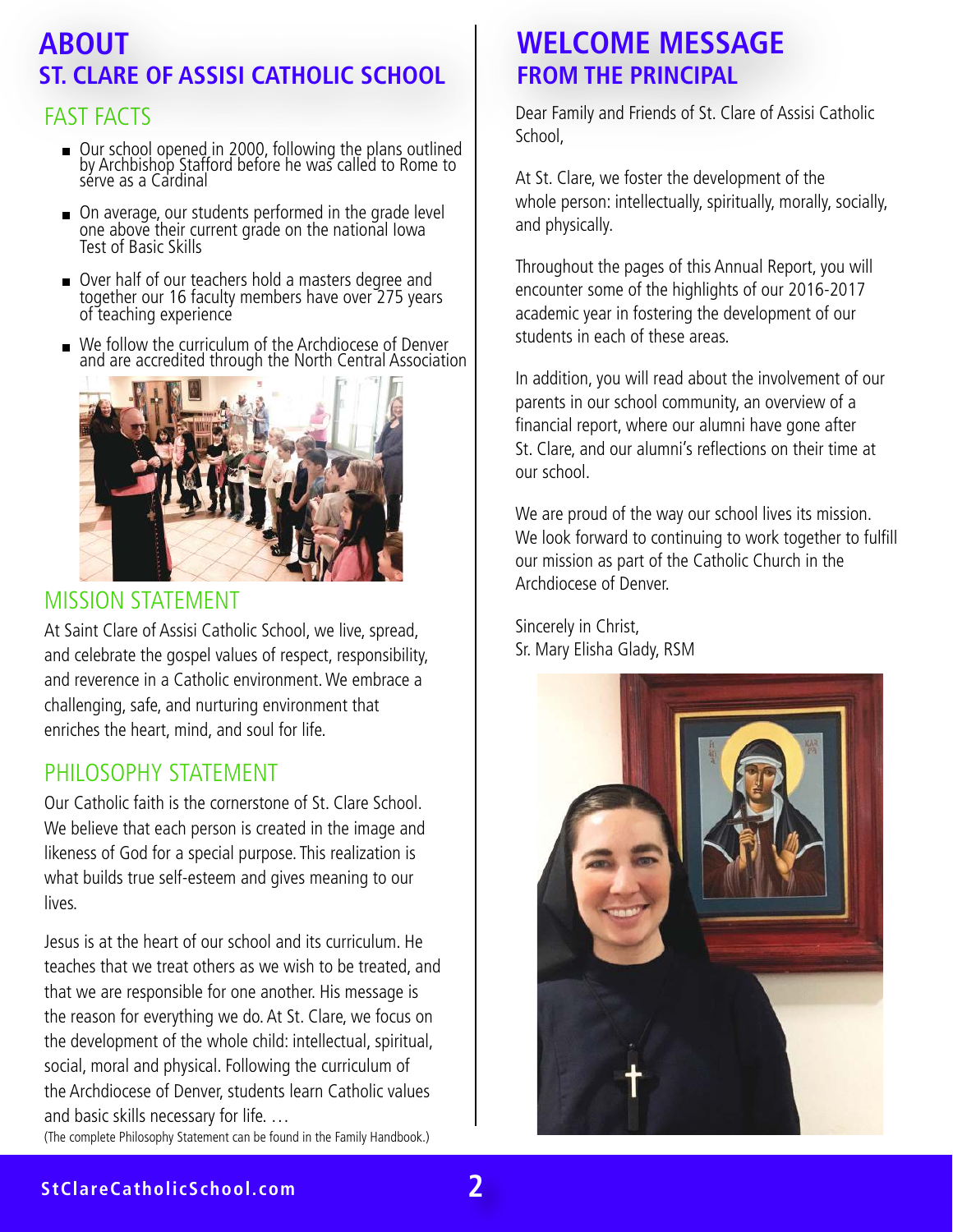## **HIGHLIGHTS OF EDUCATING THE WHOLE PERSON**

### **FOSTERING INTELLECTUAL DEVELOPMENT**

In addition to the core subjects of Language Arts, Math, Science, Social Studies, and Religion, St. Clare also offers fine arts (K-8), music (K-4), band/choir (5-8), and Spanish (5-8). Our teachers creatively engage students with the curriculum. For example:

- Kindergarten students learns letter sounds through the use of zoo phonics
- 1st grade students practice story elements and comprehension skills in guided reading groups and create their first book report
- 2nd grade students each designed and built a model town when studying what makes a community
- 3rd grade students watched the caterpillars in their classroom become butterflies while studying metamorphosis
- 4th grade students researched a famous person in Colorado history and then made the person come alive through dressing and acting like the person at their Wax Museum presentation
- 5th-8th grade students solved critical thinking math problems related to the math curriculum during their weekly math "Treasure Hunt," facilitated by Dr. David Lohmann
- This year's Middle School elective choices included chess, leadership, line dancing, cooking, stage set building, and knitting
- Middle School students mentor lower elementary students in the Reading Buddy program
- Our students participated in the Scripps National Spelling Bee; this year one of our students participated in the state competition
- Four scientists from the John McConnel Western Slope Math and Science Center presented in-depth science experiments and students participated in a number of self-exploration stations at Science Night

#### MUSIC AND ART

- All students at St. Clare are involved in music and the arts
- Each grade recited a poem in front of the school for the two Poetry Recitation Days held this year
- The annual school-wide Christmas pageant was held at the  $\blacksquare$ Vilar Center in Beaver Creek
- The K-4 Art curriculum focused on the fine arts, drama, dance, and music as well as weaving in content from other subject areas
- 4th and 5th grade students participated in Jazz Goes to School
- Our middle school students preparing for confirmation painted stunning icons of the confirmation saint they chose





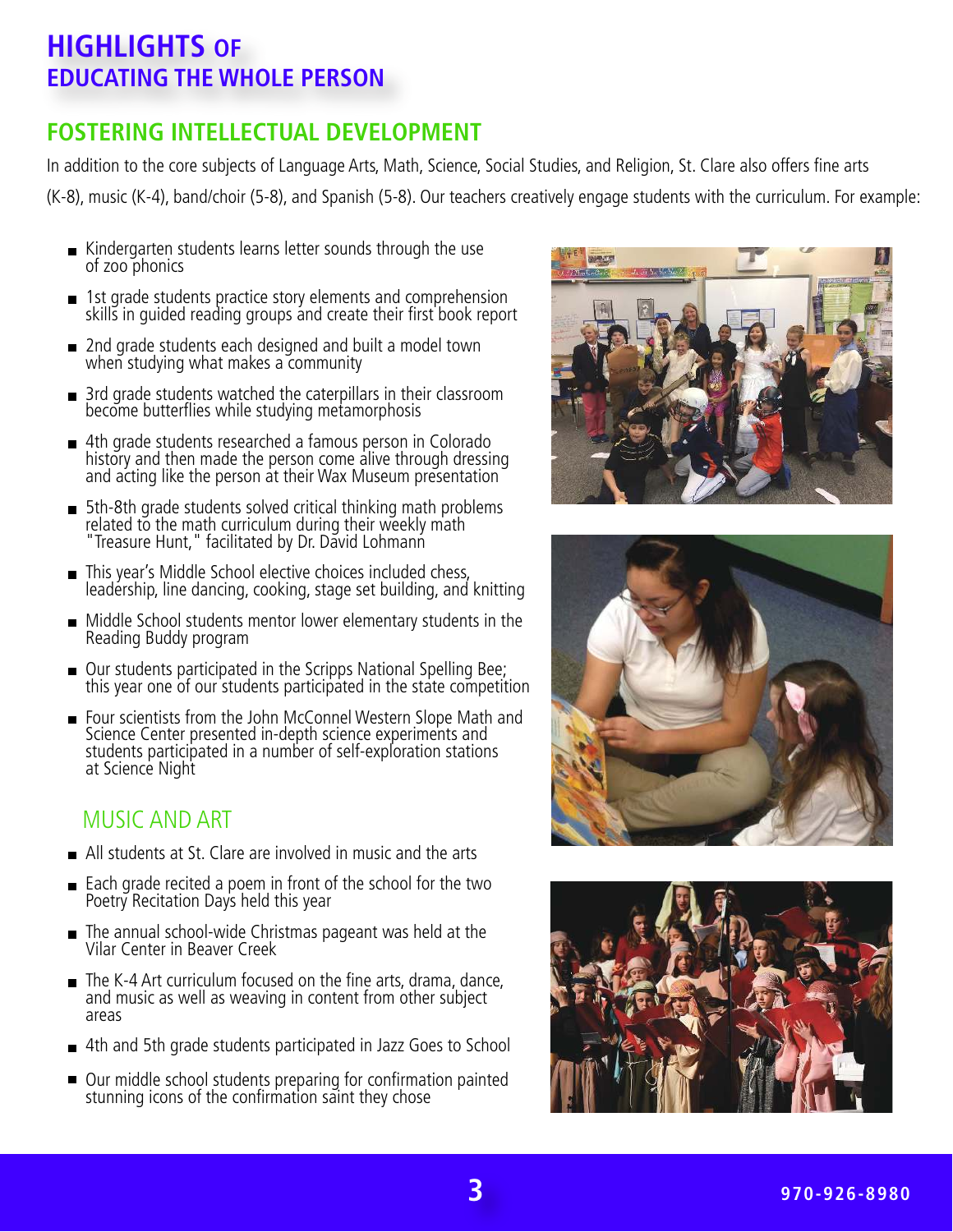## **FOSTERING SPIRITUAL AND MORAL DEVELOPMENT**

Rooted in the Catholic faith, St. Clare's offers religion classes for all grades and integrates the faith throughout the curriculum. Examples of opportunities for spiritual and moral development that our students participated in during the 2016-2017 academic year include:

- Catechesis of the Good Shepherd religious education, rooted in the Montessori tradition, for grades K-5
- Religion classes for grades 6-8  $\blacksquare$
- Daily school prayer and once a week school-wide Mass
- Sacramental preparation
- Retreats, including:
	- . First confession retreat for 2nd grade
	- . Archdiocesan Mountain Madness retreat for Middle School students
	- . Girl Genius retreat for Middle School girls at the Cabrini Shrine
- **May crowning**
- Students participated in a number of service projects, including:
	- . Bringing in a canned good for the local food pantry on free dress days
	- . Fundraising for two families in our community in need

 . Collecting donations during Catholic Schools Week for Eagle County Gabriel House, which provides material goods for mothers of young children

 . Raising over \$1000 for the Heifer Project and the Breast Cancer Prevention Institute through the Middle-School sponsored 1950's Sock Hop-themed Family Fun Night

## **FOSTERING SOCIAL DEVELOPMENT**

Our academic programming fosters the development of age-appropriate social skills:

- School-wide Second Step program
	- . Helps students learn social-emotional skills
	- . Promotes citizenship and teamwork
- Girl Genius and Man Club for Middle School students  $\begin{array}{c} \hline \end{array}$ 
	- . Teaches students about their dignity
	- . Encourages growth in virtues

## **FOSTERING PHYSICAL DEVELOPMENT**

St. Clare's offered opportunities for students to stay active as they grow physically through both physical education classes (K-8) and middle school sports. Joined by students from Vail Christian Academy, St. Clare offered the following sports for 6-8 grades:

Volleyball **E** Football Girls Basketball Boys Basketball Boys and Girls Track







**StClareCatholicSchool.com**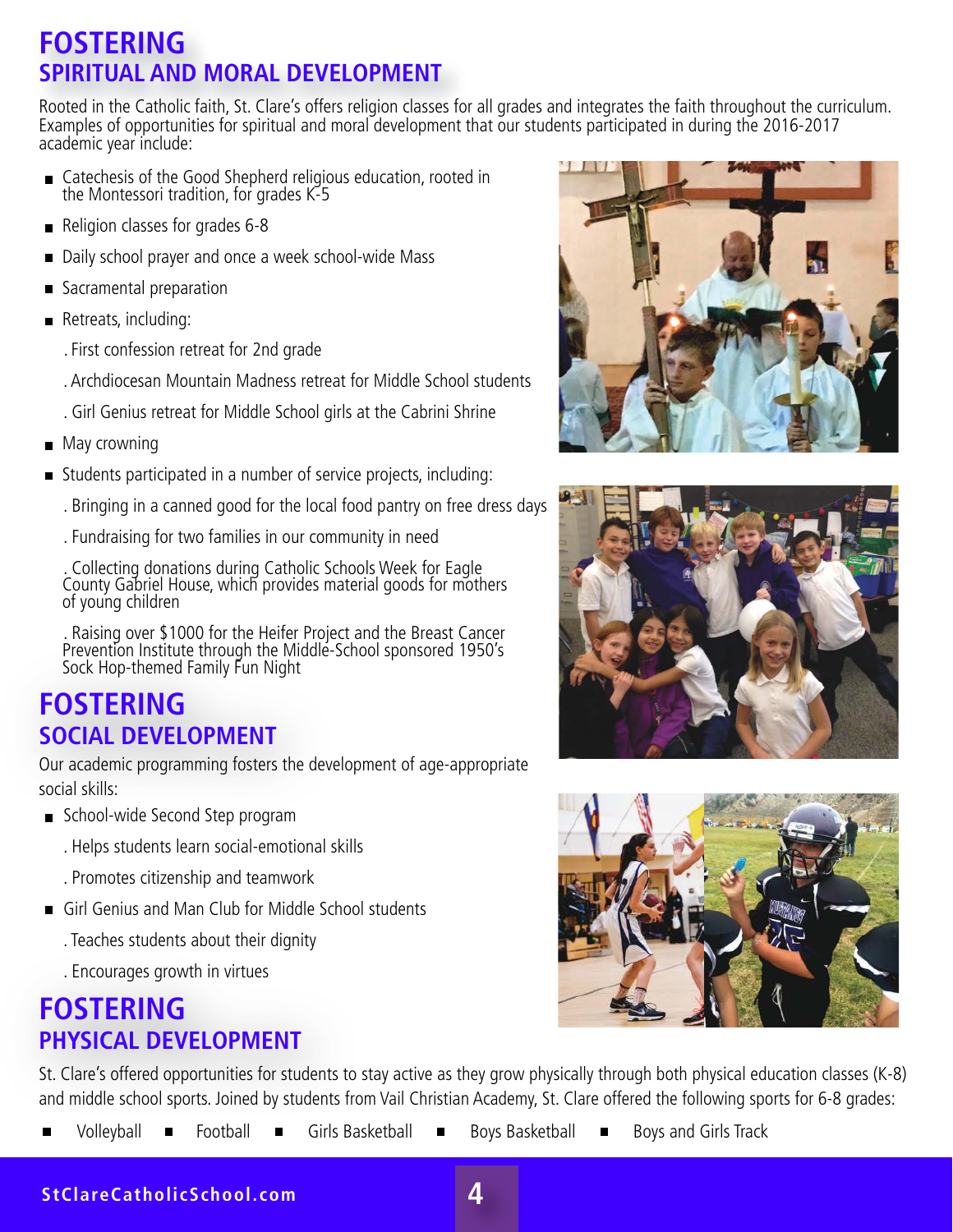## **EXPERIENTIAL LEARNING**

Throughout the year, students have the opportunity to participate in field trips that bring to life the curriculum they study in the classroom. Examples of this year's field trips include:

- K and 1st grade trip to the Vilar Center for performances of *Dinosaur Zoo* on November 8 and *Frog* and *Toad* on April 6
- 2nd grade trip to the Vail Daily Print Center in the fall
- 3rd grade overnight at the Denver Museum of Nature and Science followed by a day at the Denver Zoo, April 27-28
- 4th grade camp trip, Colorado National Monument, May 22-25  $\blacksquare$
- 5th grade trip to the Cathedral in Denver for Mass with the  $\blacksquare$ Archbishop, February 17
- 6th grade trip to the Denver Performing Arts Center for a performance of Colorado Ballet's *Swan Lake*, October 6
- 7th and 8th Grade Hut Trip with Walking Mountains Science Center, March 22-23
- 8th Grade Class Pilgrimage to Santa Fe, NM, from May 2-5
- K-8 grade Learn to Ski days at Beaver Creek, March 2-3

## **PARENT INVOLVEMENT**

St. Clare's is blessed to have many dedicated parent volunteers. Together, they contributed well over 3,000 hours of service to our school community during the 2016-2017 academic year. Their involvement ranges from driving for field trips to preparing costumes and props for the Spring Performance to participating in St. Clare Spring Cleaning Day to sharing their profession skills, and much more.





Our dedicated Partners in Education (PIE) organization provides support to our school by organizing and sponsoring school events, including providing a network of parent volunteers that assist teachers in the classroom. The PIE Committee consists of parent volunteers (1 parent per grade/special). PIE events and activities during the 2016-2017 academic year included:

- Kindergarten Open Houses
- Kindergarten/New Family Picnic
- Back to School Night
- Ice Cream Social
- Veteran's Day Lunch
- Parent/Teacher Conferences Lunch for Teachers
- Teacher Appreciation Week activities
- IOWA Testing Week Treats
- Raffle Ticket and Box Top Winner Parties
- Donuts with Dads
- Muffins with Moms
- New Moms Luncheon
- School Mock Election
- Classroom Holiday Parties
- 8th Grade breakfast
- 8th Grade clap-out and continuation
- Field Day
- Coordinating field trip chaperones and drivers
- School and class fundraisers
- Teacher Welcome Gifts
- New Student Welcome Gifts
- 8th Grade Continuation Flowers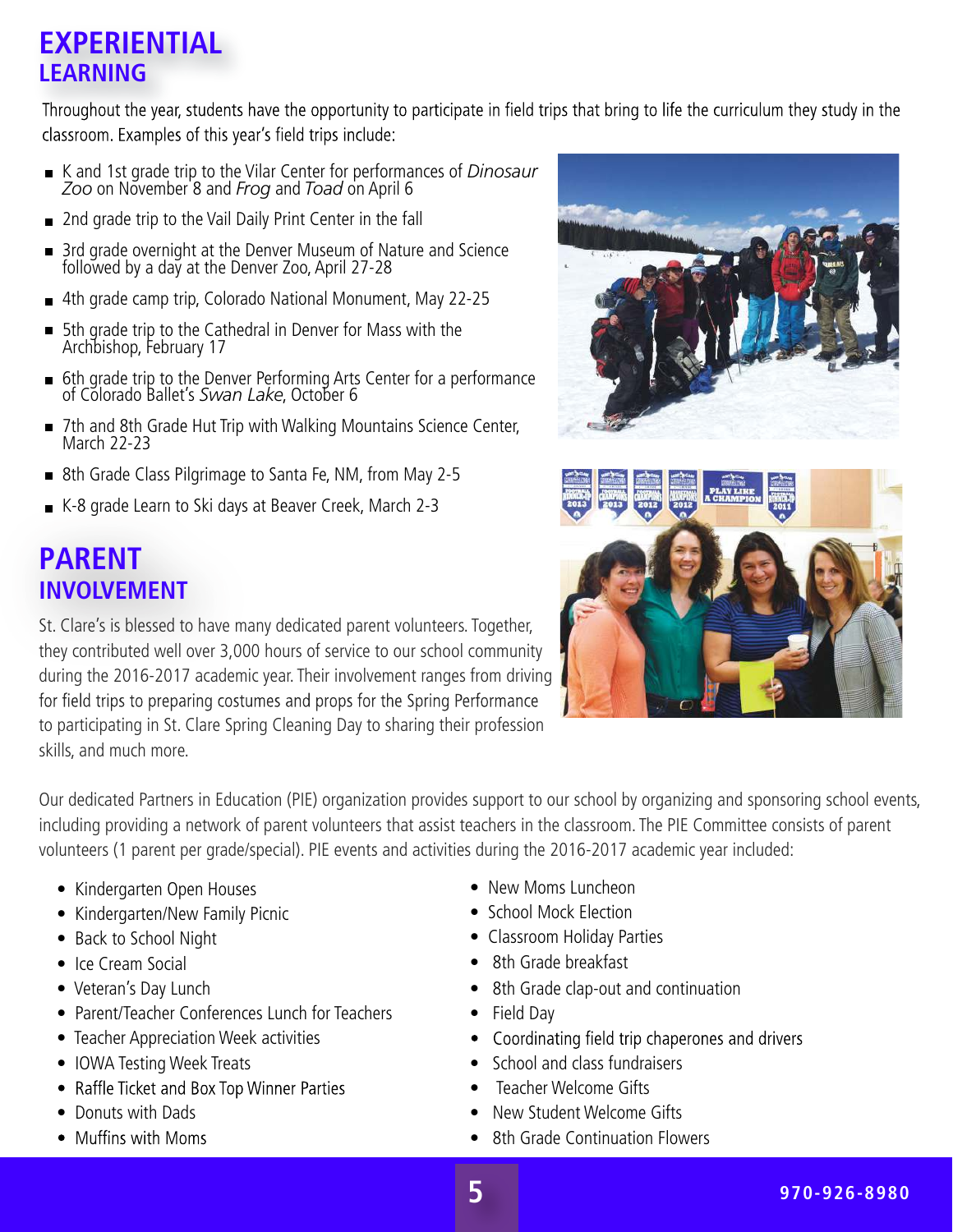## **FINANCIAL REPORT**

#### **TUITION ASSISTANCE FUND**

The Tuition Assistance Fund provides financial assistance for families desiring to provide a quality Catholic school education and who would otherwise be unable to afford the full cost of tuition. Supported by many generous donors, scholarships are awarded on a sliding scale and help make up the difference between the annual cost of tuition and what an individual family can afford to pay. Over \$141,000 in scholarships was awarded for the 2016-2017 school year, providing assistance for 56 St. Clare students.



#### **FUNDRAISING AND DONATIONS**

The support of many dedicated St. Clare families, St. Clare parishioners and community members brought success to the following 2016-2017 events:

- The "Swing & A Prayer" Golf Tournament raised over \$15,000 for St. Clare's Tuition Assistance Fund
- The "Starry Nights" Wine Tasting Event raised \$25,500
- The "St. Clare Year End Appeal" raised \$160,000
- The "No-Show Mardi Gras Ball" raised \$26,800 and included a \$5,000 matching gift
- The "Annual St. Clare Raffle" raised nearly \$37,000

#### **THANK YOU!**

Fundraising relies on tax-deductible gifts and fundraising efforts to meet its needs. We would like to express our gratitude to all who assisted by giving their time, talent or gifts this school year.

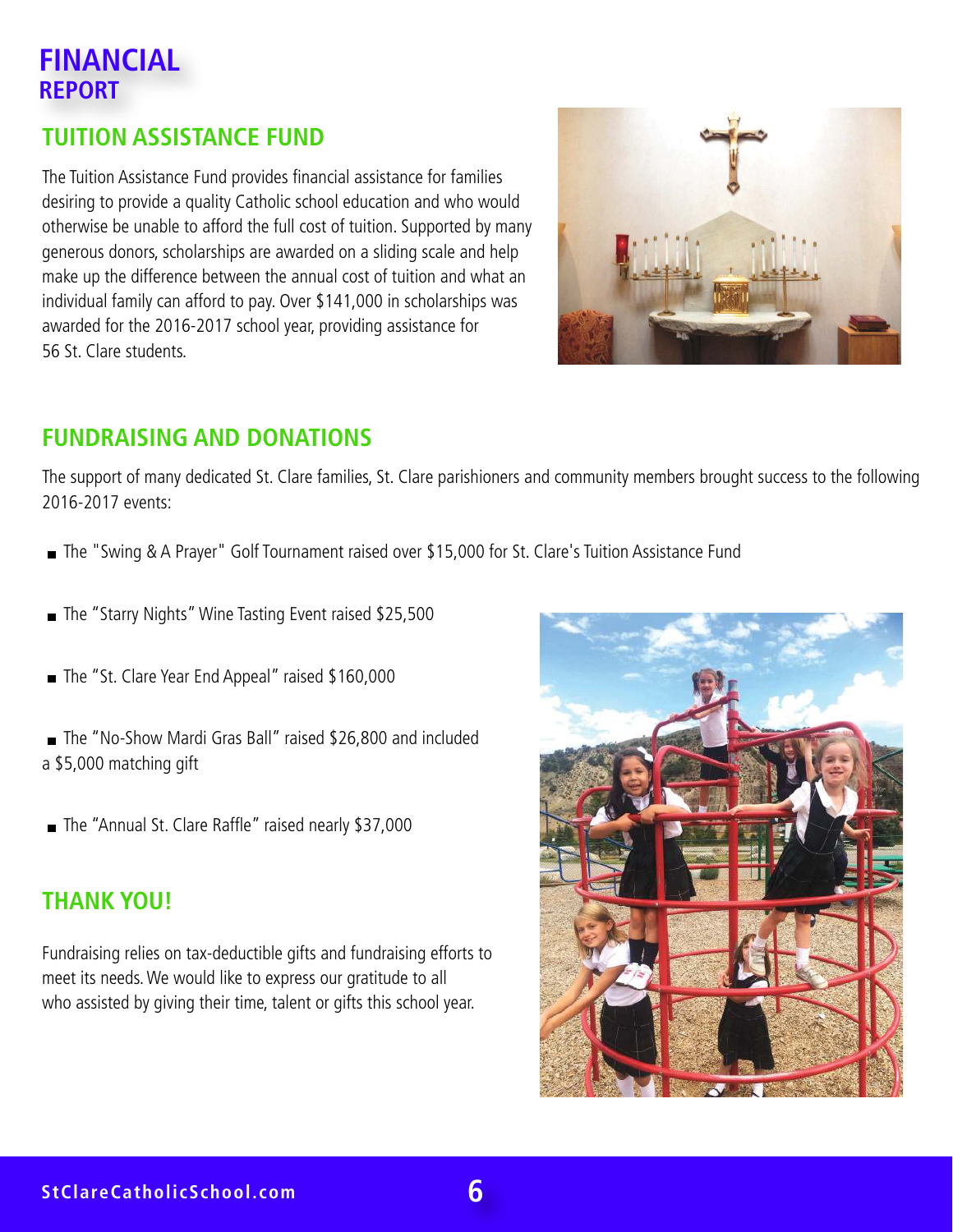## **ST. CLARE OF ASSISI STATEMENT OF ACTIVITIES**

|                                            | <b>9 Month Period Ending</b> |                | <b>12 Month Period Ending</b> |               |
|--------------------------------------------|------------------------------|----------------|-------------------------------|---------------|
| <b>SCHOOL REVENUE</b>                      | March 31, 2017               | March 31, 2016 | June 30, 2016                 | June 30, 2015 |
| Tuition                                    | 378,124                      | 405,108        | 568,995                       | 635,706       |
| Fundraising                                | 229,968                      | 267,021        | 300,064                       | 507,740       |
| Donations                                  | 120,673                      | 65,916         | 169,932                       | 190,726       |
| Raffle                                     | 16,737                       | 45,634         | 45,634                        | 51,918        |
| <b>Student Activities</b>                  | 23,706                       | 21,069         | 41,408                        | 55,020        |
| Hot Lunch                                  | 20,025                       | 18,573         | 24,058                        | 22,333        |
| <b>CSAF Grant</b>                          | 20,245                       | 4,500          | 6,300                         | 2,640         |
| Other Income                               | 4,677                        | 3,423          | 6,273                         | 14,655        |
| After School Program                       | 4,215                        | 3,820          | 5,982                         | 12,289        |
| Uniform and T Shirt Income                 | 2,854                        | 1,318          | 1,435                         | 5,000         |
| Interest Income                            | $\overline{0}$               | 165            | 165                           | 713           |
| <b>TOTAL SCHOOL REVENUE</b>                | 821,224                      | 836,547        | 1,170,246                     | 1,498,740     |
| <b>SCHOOL EXPENDITURES</b>                 |                              |                |                               |               |
| Personnel Related Expenditures             | 654,952                      | 731,776        | 971,359                       | 947,011       |
| Operating Related Expenditures             | 199,391                      | 212,408        | 328,234                       | 308,946       |
| Fundraising                                | 5,158                        | 86,415         | 169,438                       | 211,162       |
| <b>Student Activities</b>                  | 21,745                       | 12,216         | 38,189                        | 40,225        |
| Hot Lunch                                  | 8,693                        | 11,698         | 19,273                        | 18,751        |
| After School Program                       | 78                           | 184            | 195                           | 11,014        |
| Uniforms and Athletic Supplies             | 11,256                       | 8,919          | 8,919                         | 14,782        |
| <b>TOTAL SCHOOL</b><br><b>EXPENDITURES</b> | 901,273                      | 1,063,616      | 1,535,607                     | 1,551,891     |